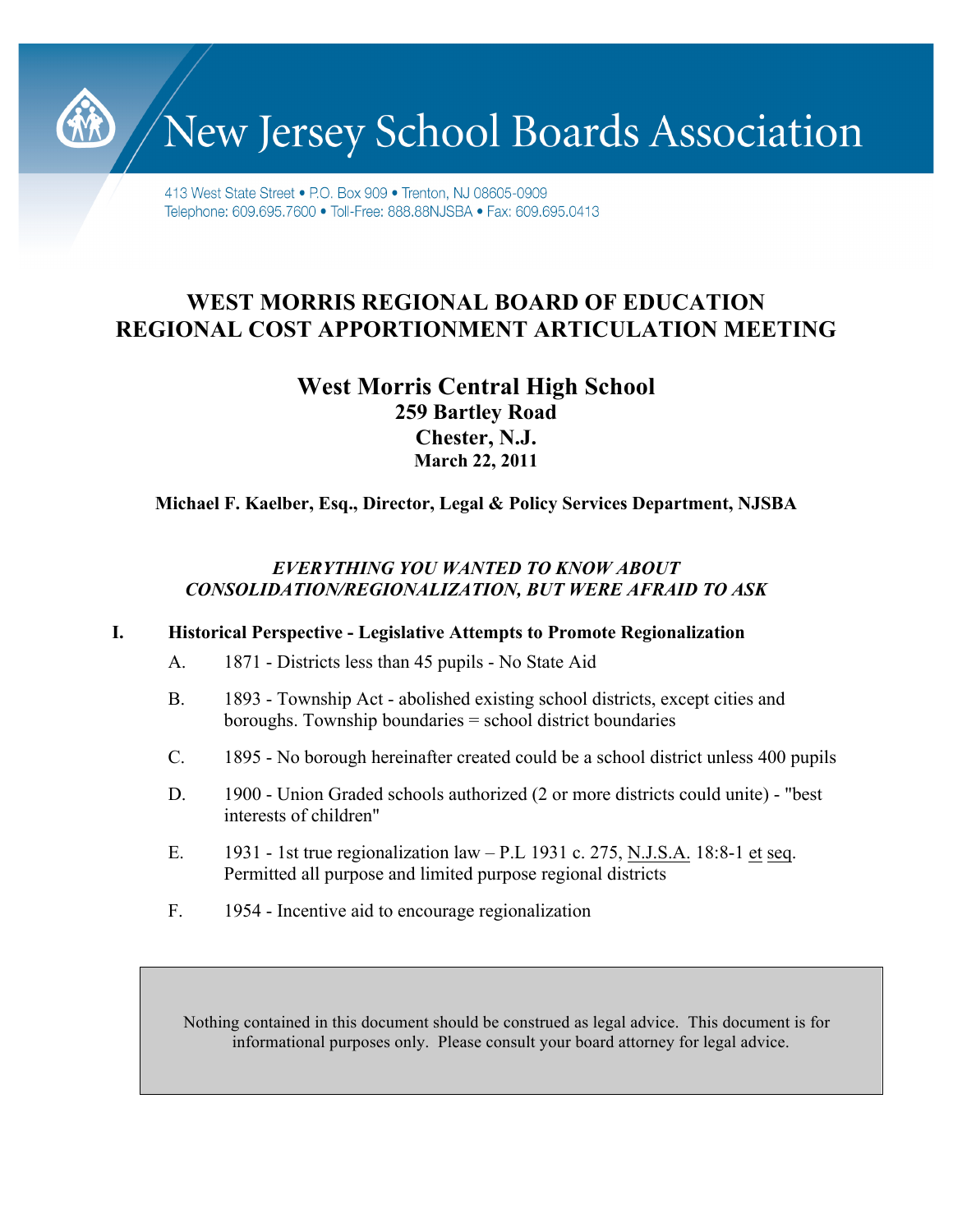- G. 1975 Chapter 212 All regional school districts costs apportioned by equalized valuation.
- H. 1987 N.J.S.A. 18A:7A-27.1 Chapter 212 Incentives to regionalize (1st. 5 districts) – 110% State Aid (Equalization Aid, Debt Service) for  $1<sup>st</sup>$  five years. Repealed by QEA. (Chathams)
- I. 1993 N.J.S.A. 18A:7D-37 QEA Supplemental State Aid. Hold Harmless; difference between sum constituent/regional foundation aid, phase out five year period. Repealed by CEIFA. (Great Meadows, Somerset Hills)
- J. 1993 N.J.S.A. 18A:13-23, 23.3, 34 Apportionment of Appropriation Equalized valuation, pupil counts, combination
- K. 1997- N.J.S.A. 18A:7F-32 CEIFA continues Supplemental State Aid Core Curriculum Standards Aid - 5-year phase out - Difference between regional aid and sum of constituent aid. No new regional school districts since 1997. Repealed by SFRA 2008.
	- 1. N.J.S.A. 18A:7F-30 Consolidation of Services Grant Program
	- 2. N.J.S.A. 18A:7F-31 Regionalization Advisory Panel-Report issued January 1998
	- 3. N.J.S.A. 18A:7F-32 Continues Supplemental State Aid Core Curriculum Standards Aid - 5-year phase out - Difference between regional aid and sum of constituent aid. No new regionals.
- L. 1999 Enactments
	- 1. P.L. 1999 c. 61 Establishes Regional Efficiency Aid Program (REAP) to provide aid to local units that regionalize services – credits on tax bill
	- 2. P.L. 1999 c. 60 Establishes Regional Efficiency Development Incentive (REDI) program to provide aid to local units to study regional services
	- 3. P.L. 1999 c.59 Permits local units and certain school districts to offer retirement or termination incentives to certain employees affected by regionalization of services
- M. 2007 Enactments
	- 1. P.L. 2007 c. 63 Uniform Shared Services and Consolidation Act, A-4 N.J.S.A. 18A:7-8 g, h – Executive County Superintendent
	- 2. P.L. 2007 c. 222 Permits the consolidation of the boards of education of a county vocational school district and a county special services school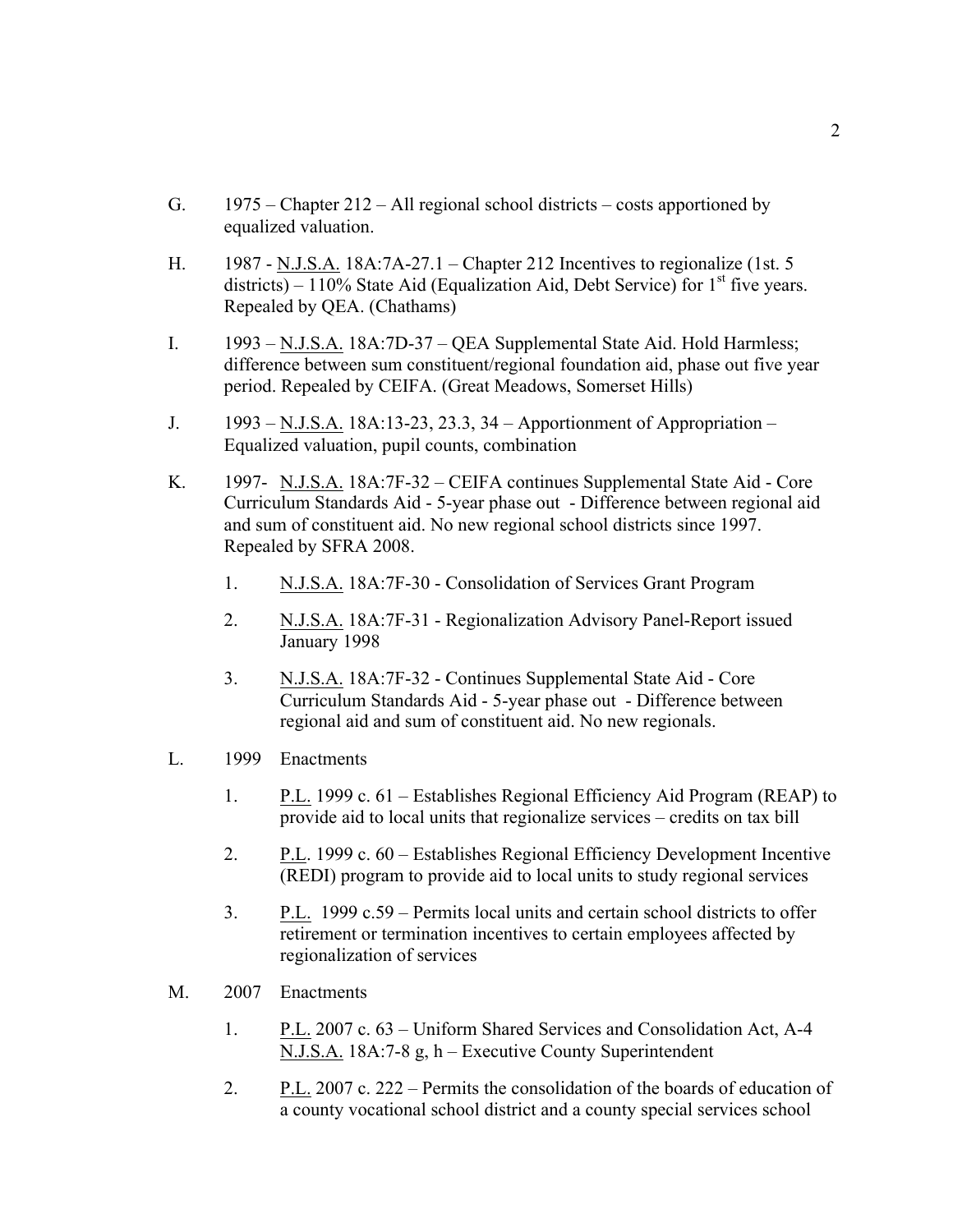district into one board. (Gloucester, 2008 Salem 6/09)

- 3. N.J.A.C. 6A:23A School District Fiscal Accountability, Efficiency and Budget Procedures – Original draft 4/30/08 – P.L. 2008 c. 32 7/7/08 Filings 7/1, 7/15, 8/19 Draft, 11/17 Draft, 12/18. Proposed readoption – posted 5/20/09. Public Hearing Dates – June 18, 19, 22. Public Comment Due – August 14, 2009. Regulations Expire December 28, 2009.
- 4. N.J.A.C. 6A:23A-2 Executive County Superintendent of Schools
	- a. Regionalization and Consolidation of Services Advisory Committee
	- b. Consolidation of Administrative Services
	- c. Designation of Lead Administrative Services Providers
	- d. Establishment of New Service Providers, expansion of current services
	- e. Possible Required Consolidation of Administrative Services
	- f. Plan to Eliminate Non-operating School Districts
	- g. Plan to Create All Purpose Regional School Districts 3/15/10
- N. 2009 Enactments
	- P.L. 2009, c. 78 6/30/09 Clarifies the procedure for the elimination of non-operating school districts.

## **II. Regionalization Reports**

- A. New Jersey Regionalization Advisory Panel Report January 1998
- B. School District Regionalization: Current Status and Issues Background Paper Department of Education, November 1998
- C. Assembly Task Force on School District Regionalization, February 1999
- D. 2006 Special Session Joint Legislative Committee Government Consolidation and Shared Services
- E. A Plan for School District Consolidation in New Jersey Dr. Ernest Reock 1995, 1996, 2003
- F. Department of Education Memoranda
	- 1. Regionalization Support Team Memo 1999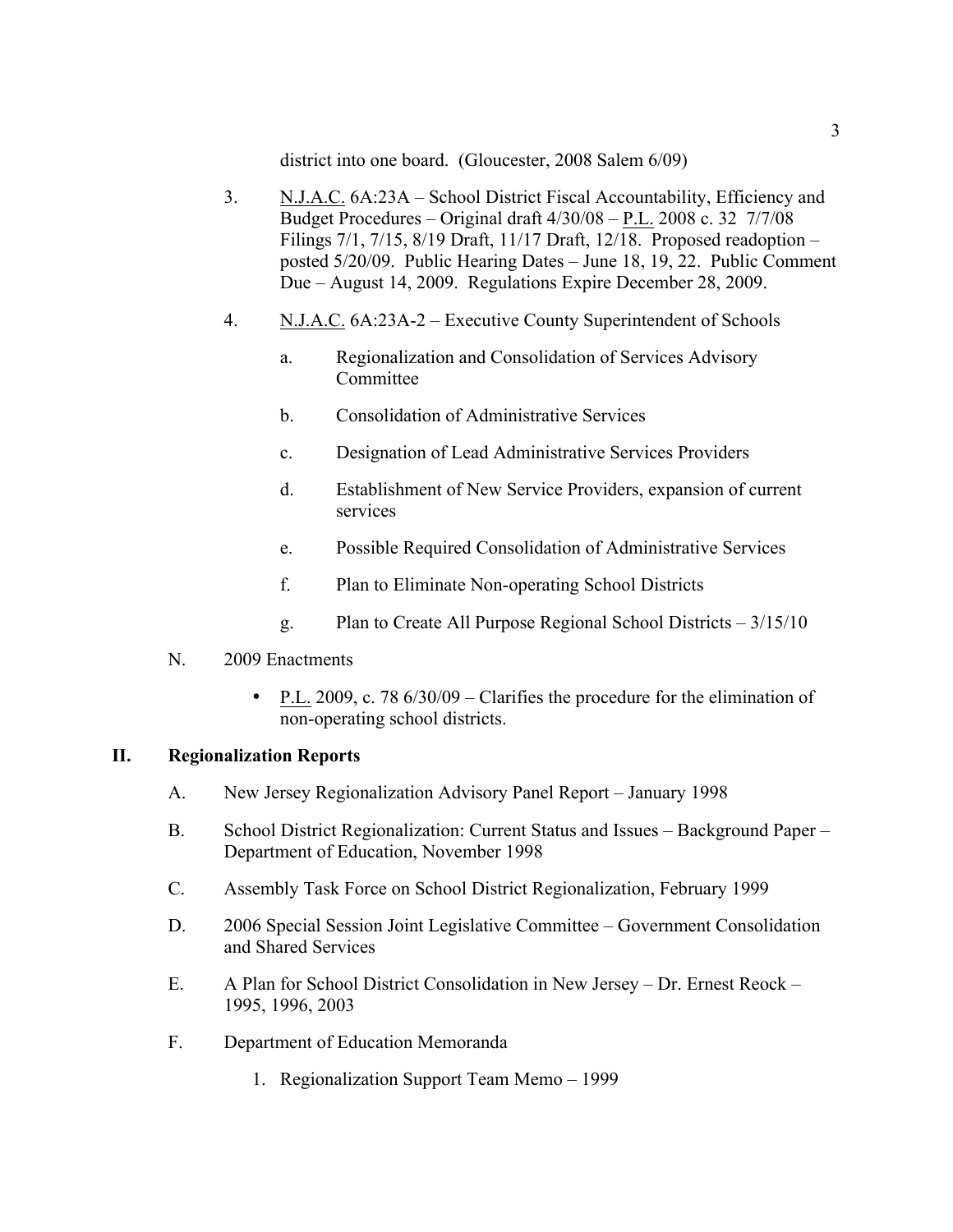- 2. School District Regionalization: Current Status and Issues Leo Klagholz, Commissioner John Sherry, Assistant Commissioner for Field Services – November 1998
- 3. Advisory Administrative Procedures, Questions and Answers Concerning the Formation of Regional School Districts – Leo Klagholz, Commissioner, Peter B. Contini, Assistant Commissioner, Division of Field Services, NJDOE – 1997
- 4. Advisory Administrative Procedures, Questions and Answers Concerning the Formation of Regional School Districts – Dr. Elena Scambio, Assistant Commissioner, Division of Urban and Field Services – October 1993
- 5. Advisory Administrative Procedures, Questions and Answers Concerning the Formation of Regional School Districts – Walter J. McCarroll, Assistant Commissioner, Division of County and Regional Services – June 1989
- 6. Questions and Answers about Regional School Districts Vincent Calabrese – Assistant Commissioner, Division of Finance and Regulatory Services – January 1980
- 7. Report of the State Committee to Study the Next Steps of Regionalization and Consolidation in the School Districts of New Jersey (Mancuso Report) – April 1969
- 8. Severing Sending Receiving Relationship Memo Patricia Horton Cape May County Superintendent – June 1988
- G. Report of NJSBA State Task Force on Regionalization 1991

## **III. Formation of Regional Districts - N.J.S.A. 18A:13-34**

- A. "If the boards of education of two or more … districts…and the commissioner…after consultation, study and investigation, shall determine, that it is advisable for such districts to join and create…" No regionalization code exists.
- B. Informal Fact Finding Meeting with Executive County Superintendent(s) Identify issues, discuss process – DOE suggests not subject to OPMA. Consult with your attorney.
- C. Second Fact-Finding Meeting Executive County Superintendent
	- 1. Reviews feasibility study process
	- 2. Identifies fiscal responsibilities of the districts in conducting the study
	- 3. Requests resolution from each board to proceed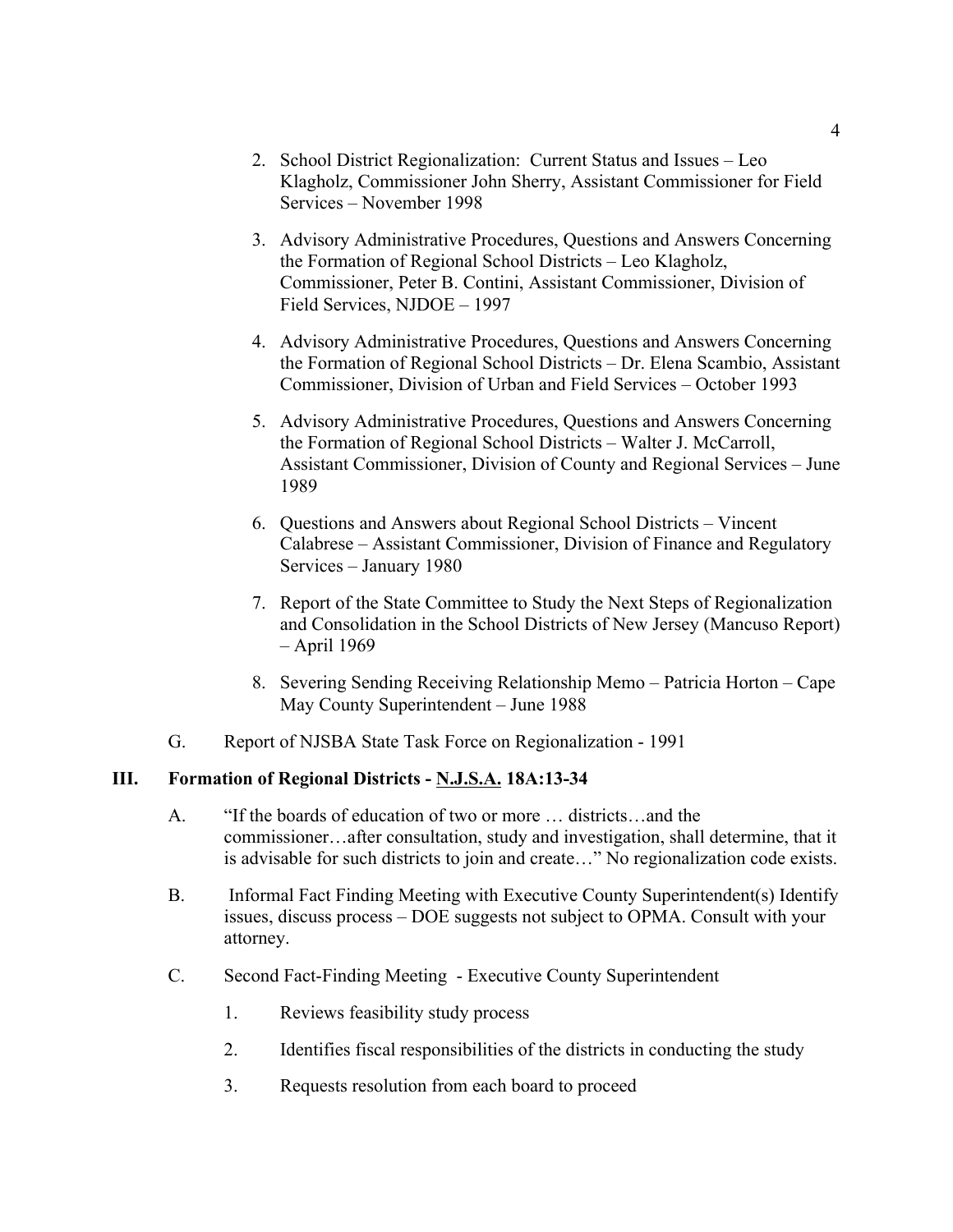D. Formal Feasibility Study

Analysis of constituent districts, enrollment data and projections, educational plan, racial composition, fiscal information, facilities, effects on existing schools, legal considerations, public awareness/input, transitional budget.

- E. Advisory Committee formed two board members/district, CSA, solicitor/atty., community representatives appointed by each board
	- 1. Selects chairperson
	- 2. Develops plan of action to implement feasibility study
	- 3. Reviews and critiques study as it develops
	- 4. Develops and implements plan to report content and progress of study to respective boards and constituents
- F. Formal Feasibility Study to Executive County Superintendent for Review
	- Final action on plan, copy of resolution Each Board
- G. Executive County Superintendent submits Request for Approval through Division of Field Services to the Commissioner of Education. Board of Review reviews with recommendation. N.J.S.A. 18A:13-56.
	- 1. If Board of Review (Commissioner, State Board Member, State Treasurer, Director of Division of Local Government Services) indicates plan not feasible, Executive County Superintendent notifies all districts
	- 2. If Board of Review indicates plan is feasible, forwards final report with recommendations to Assistant Commissioner, Division of Field Services
- H. If Commissioner approves Special Election N.J.S.A. 18A:13-34 (4/15 12/1, Consider 4 current special election dates, N.J.S.A. 19:60-2 –  $4<sup>th</sup>$  Tuesday in January, 2<sup>nd</sup> Tuesday in March, last Tuesday in September, 2<sup>nd</sup> Tuesday in December)
- I. If voters in each potential constituent district approve, N.J.S.A. 18A:13-5, Executive County Superintendent sets date of formation of new regional. N.J.S.A. 18A:13-41
- J. Executive County Superintendent appoints the number of qualified members for each constituent district. Number of board seats based on number of residents as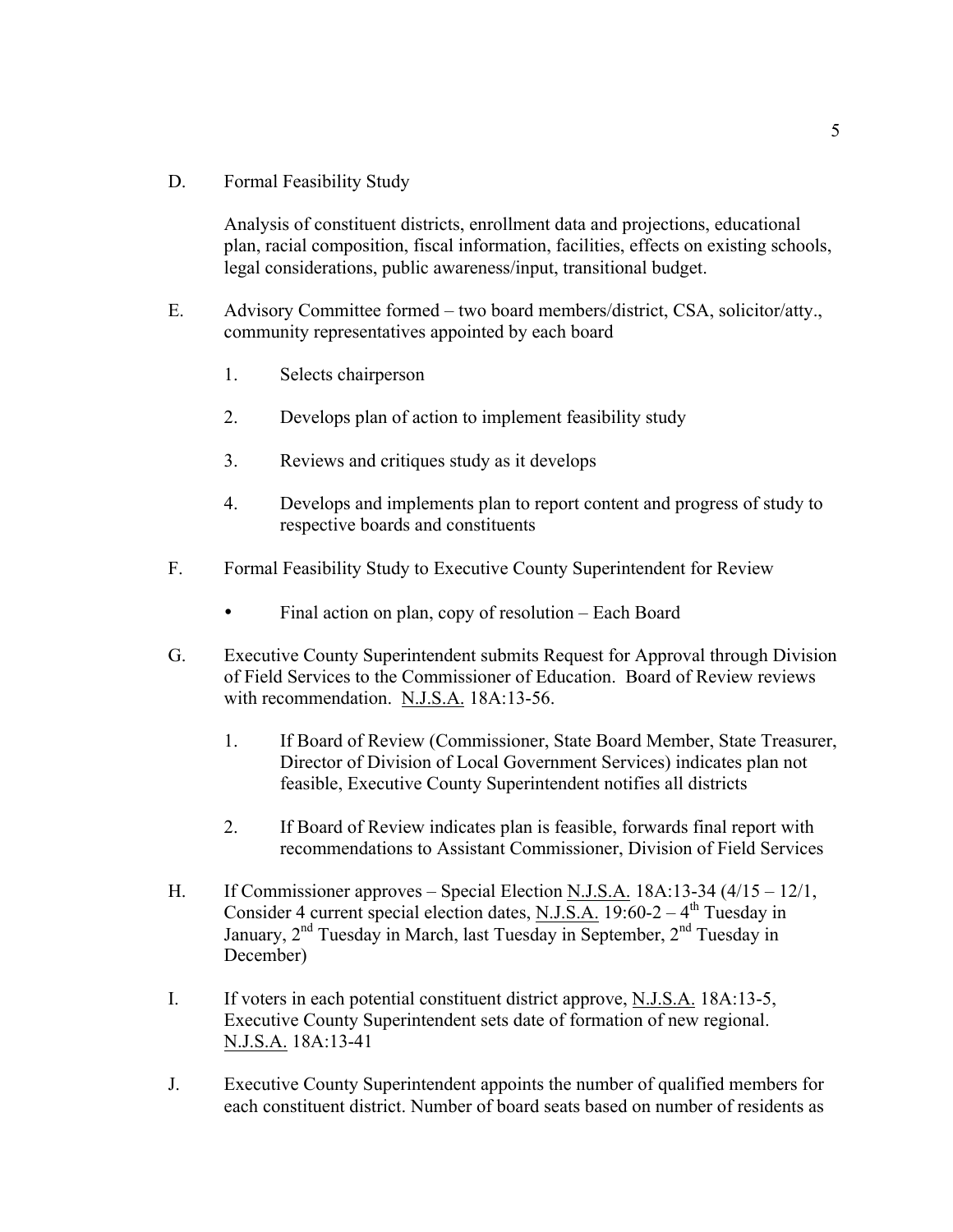per census. N.J.S.A. 18A:13-36, 37, 38 and N.J.S.A. 18A:13-8.

- 1. Franklin Twp., Hunterdon County v. Bd. of Ed. of North Hunterdon Regional High School, 74 N.J. 345 (1977). One-man, one-vote principle was applicable to apportionment of regional high school district.
- 2. Twp. of Marlboro v. Bd. of Ed. of Freehold, 992 F. Supp 756 D.N.J. (1998) 9 F. Supp 2d 500 D.N.J. (1998) N.J.S.A. 18A:13-8 is unconstitutional as applied to a regional high school district with less than nine constituent districts. Contradicts "one person one vote." Plan approved  $6/23/98$  – Each board retained a seat, fractionalized voting – 1 vote  $= 15,602$  citizens
- 3. See Branchburg/Somerville, Lincoln Park Boonton sending-receiving
- K. First elected members to be elected at next annual election N.J.S.A. 18A:13-39

## **IV. Membership on Regional Board**

- A. N.J.S.A. 18A:13-8 Apportionment
	- 1. Nine or less constituent districts members of board apportioned by Executive County Superintendent according to numbers of inhabitants. Each constituent district has at least one member.
		- Twp. of Marlboro v. Bd. of Ed. of Freehold, 992 F. Supp 756 D.N.J. (1998) 9 F. Supp 2d 500 D.N.J. (1998) N.J.S.A. 18A:13-8 is unconstitutional as applied to a regional high school district with less than nine constituent districts. Contradicts "one person one vote." Plan approved 6/23/98 – Each board retained a seat, fractionalized voting  $-1$  vote  $= 15,602$  citizens
	- 2. More than nine constituent districts members of board apportioned by Executive County Superintendent according to number of inhabitants, through a representative ratio and equal proportions process. Number of constituent districts plus 1. North Hunterdon-Voorhees Regional School District – 13 board members, weighted voting
- B. N.J.S.A. 18A:13-9 Reapportionment Official promulgation of next Federal census triggers – transmittal to governor – or enlargement of regional.
	- 1. State v. Flemington-Raritan, App. Div. Unpub op. Dkt. No. A-3522-90T5, April 1, 1991
	- 2. Springfield, 1991 S.L.D. 479, aff'd St. Bd. 1991 S.L.D. 2596
	- 3. Northern Burlington County Regional, 372 N.J. Super. 341 (App. Div.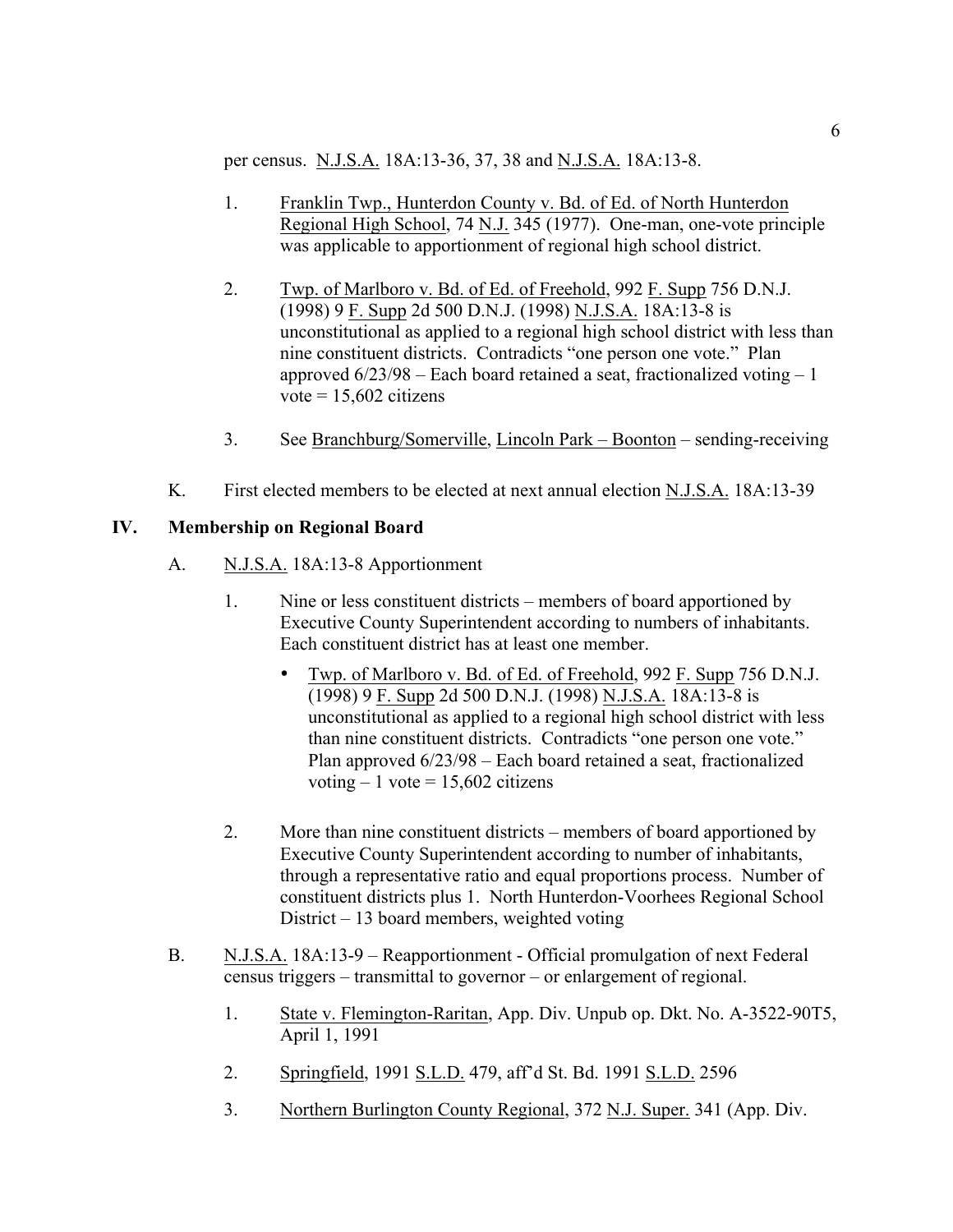2004) – Use of equal proportions method for reapportionment of seats on nine member board with four constituent districts not improper. State prison inmates could not be counted.

- 4. Rancocas Valley Regional, 364 N.J. Super. 623 (App. Div. 2003) Use of equal proportions method for reapportionment of seats among five constituent districts on nine member board was not improper.
- 5. 2000 census 16 regional districts affected 2002 election
- C. Members continue in office for elected/appointed terms
- D. Increased representation at next annual school election
- E. Commissioner has power to adjust term of office (1 yr.) if disproportionate number of representative up for election
	- Pascack Valley, 1991 S.L.D. 519
- F. N.J.S.A. 18A:13-9.1 Special election of board members under certain circumstances

## **V. Apportionment of Costs**

- A. 1993 N.J.S.A. 18A:13-23, 23.3, 34 Apportionment of Appropriations-must be approved by voters of each constituent municipality
	- 1. Equalized Valuation
	- 2. Pupil Enrollment
		- Great Meadows Regional (1993) K-8, Liberty, Independence; 2007 Election to change apportionment; In Re Petition for Authorization to Conduct a Referendum on the Withdrawal of Liberty Township from the Great Meadows Regional School District, App. Div. Dkt. No. A-4783-06T3, April 1, 2009
		- West Windsor-Plainsboro, 2008 School Election, effective 2009- 10 school year
	- 3. Combination
		- Somerset Hills Regional 95/5
	- 4. Modification of cost apportionment
		- a. Ten years have elapsed since last voter approval
		- b. 10% change in equalized valuation
		- c. 10% change in pupil counts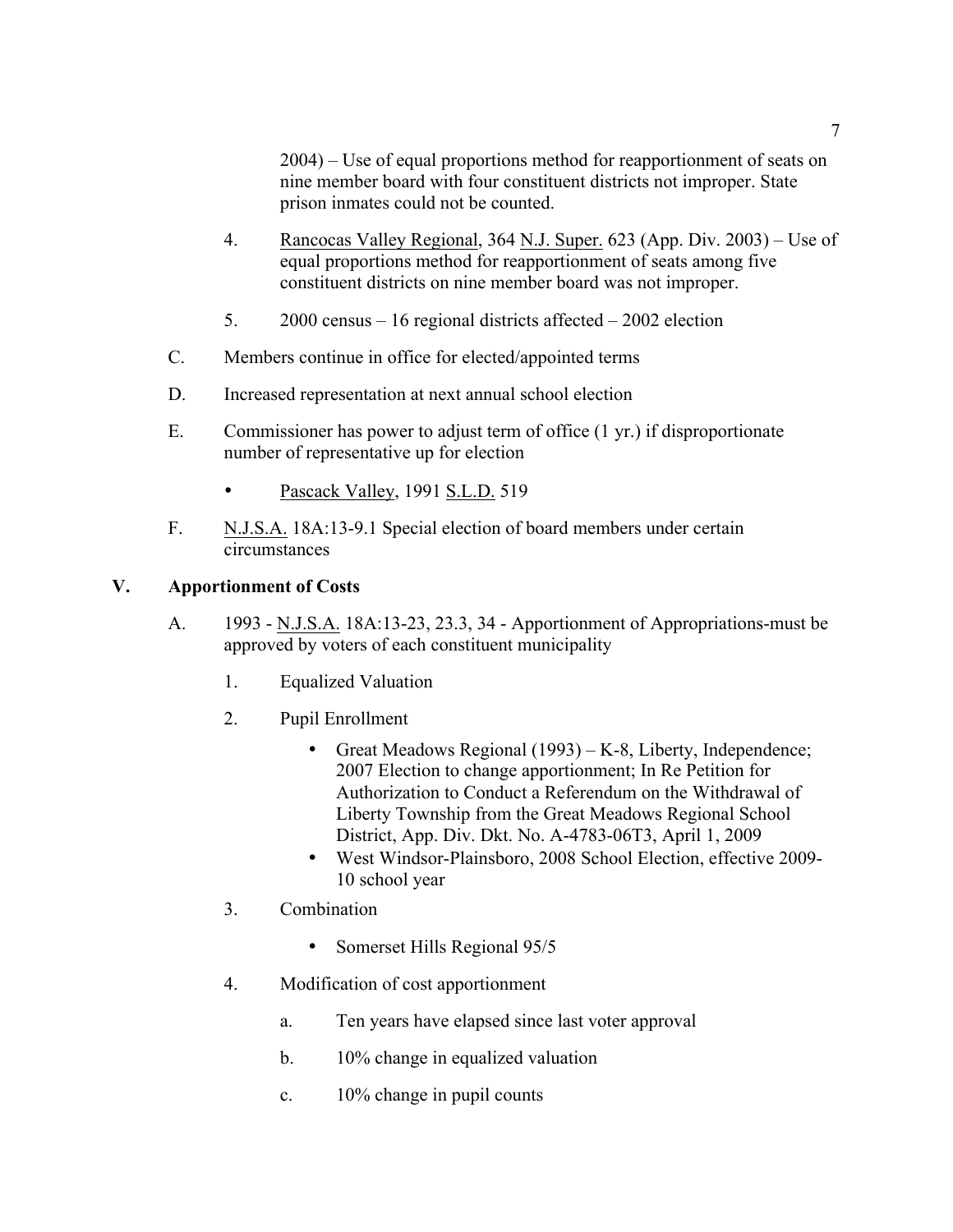- d. Enlargement of regional district
- e. Regional formed prior to 1993 and never changed apportionment
- 5. Northern Burlington County Regional, 94 N.J.A.R. 2d (EDU) 385
- 6. North Haledon v. Manchester Regional, 1996 S.L.D. September 4, St. Bd. aff'g 96 N.J.A.R.2d (EDU) 654. Majority vote in regional not enough. Each constituent district must approve. (North Haledon, Haledon, Prospect Park)
- 7. North Haledon/Manchester Regional, 181 N.J. 161 (2004). Because racial imbalance would result, Board of Review should have refused North Haledon's petition to withdraw from regional high school district. 9% decrease in white population was not negligible. Commissioner ordered to develop "equitable cost apportionment" scheme for regional. See also, 363 N.J. Super. 130 (App. Div. 2003)
- 8. January 18, 2005. Commissioner orders remedy on Manchester Regional apportionment of costs as per Supreme Court directive – 67% equalized valuation, 33% pupil enrollment. Phase-in over four-year period. (*90/10*- 2005-06, *80/20*-2006-07, 2007-08, *67/33*-2008-09) Specifically only for Manchester Regional.
- 9. February 1, 2006. State Board Record does not provide a sufficient explanation of the methodology used to develop the Commissioner's revised cost allocation. State Board cannot judge whether allocation fulfils the terms of the New Jersey Supreme Court's remand. Remands to Commissioner with the request that she amplify the record by providing the basis and rationale for the specific determinations set forth in the decision of January 18, 2005. State Board notes that decision arrived at after consultation with representatives of constituent districts, of which no record has been supplied to the State Board. Acting Commissioner not precluded from initiating further proceedings necessary to develop a complete record, including transmittal to the OAL for a hearing.
- 10. November 7, 2007. State Board upholds Librera cost allocation pending remand determination. Also, in a separate proceeding, reaffirms decision of February 1, 2006.
- **VI. Mandated Regionalization**  Commissioner may mandate the formation of a regional district N.J.S.A. 18A:4-22, 23
	- A. Jenkins v. Morris Twp. School District, 58 N.J. 483 (1971) "single community"
	- B. Bd. of Ed. of Borough of Englewood v. Bd. of Ed. of City of Englewood v. Bd. of Ed. of Borough of Tenafly, 257 N.J. Super. 413 (App. Div. 1992), aff'd 132 N.J. 327 (1993) as to study only - no comment on ability to force regionalization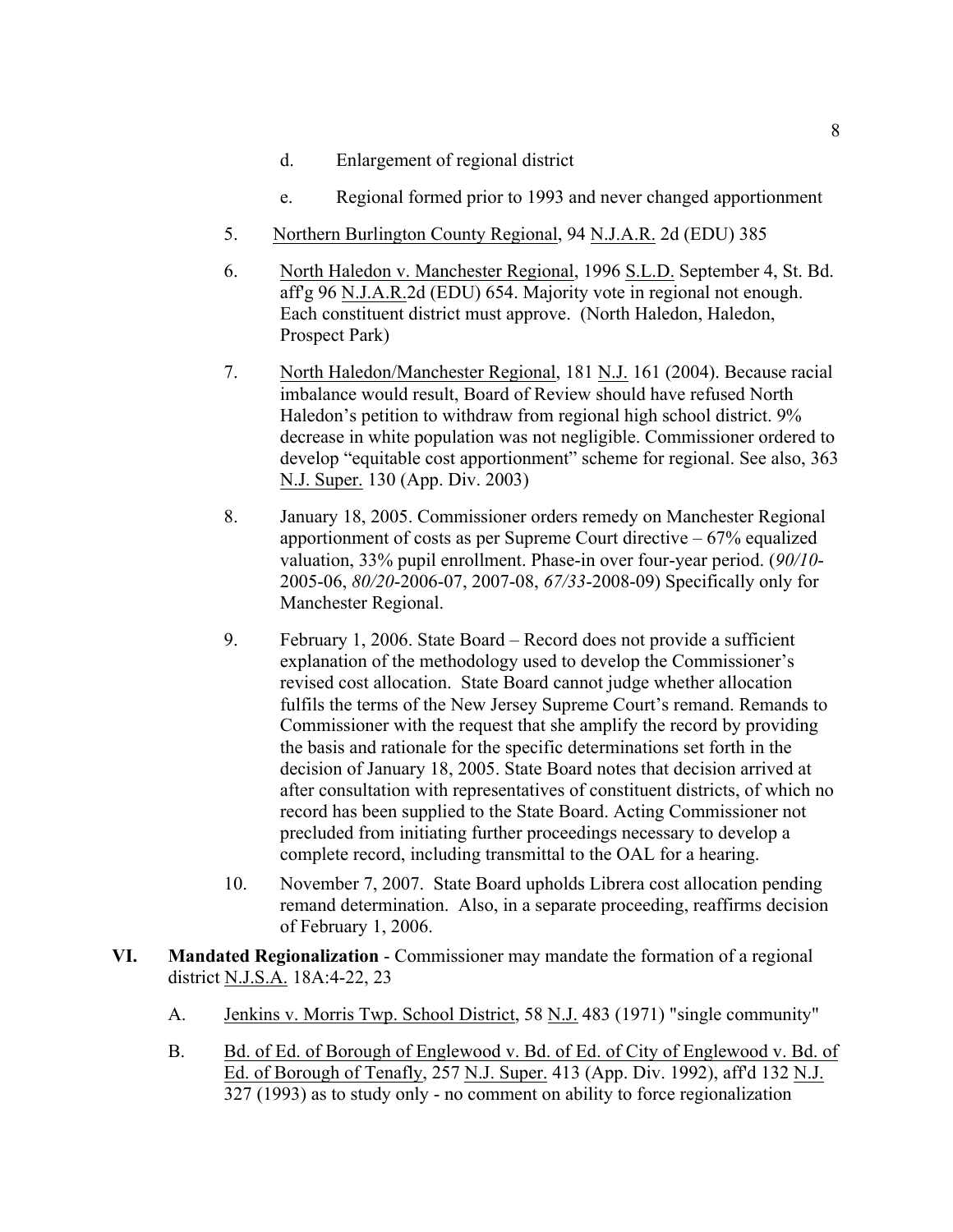- 1. single community exists
- 2. regionalization is reasonable, feasible, workable
- 3. regionalization accomplished without practical upheaval
- C. State Board Decision, 1998 S.L.D. October 7 Mandatory regionalization not ordered. Continue to explore voluntary alternatives to reduce racial imbalance, aff'd App. Div. 333 N.J. Super. 370 (App. Div. 2000), aff'd as modified 170 N.J. 323 (2002)
- D. Series of decisions Commissioner ordered to submit magnet program status report, St. Bd. (02:Dec. 4); Prohibition on tuition students lifted, semiannual report May and September, St. Bd. (03:April 12); Commissioner to report semiannually, July and November, St. Bd. (04:May 5); Commissioner report postponed until January 2005, St. Bd. (04:Dec. 1); Commissioner to report at Aug., Nov. meetings, St. Bd. (05:May 4); Commissioner to develop benchmarks to measure racial progress, St. Bd. (05:June1)

## **VII. Additional Purposes of Regional District N.J.S.A. 18A:13-33**

- A. See IV. Formation of Regional Districts
- B. Voters of regional must approve "majority of the votes cast thereon in the regional"
- C. If limited purpose to all purpose regional voters of each constituent district must approve.

#### **VIII. Enlargement of Regional District N.J.S.A. 18A:13-5, N.J.S.A. 18A:13-33, N.J.S.A. 18A:13-44**

- A. Local district(s) seeking to join and regional district must agree
- B. Commissioner must deem advisable
- C. See III. Formation of Regional Districts
- D. Approval by the voters Regional district, each proposed new constituent district

#### **IX. Withdrawal from Regional/Dissolution**

A. Withdrawal – Constituent district or Governing Body of constituent district may, by resolution, apply to Executive County Superintendent to investigate advisability of withdrawal. N.J.S.A. 18A:13-51, N.J.A.C. 6A:32-11 et seq.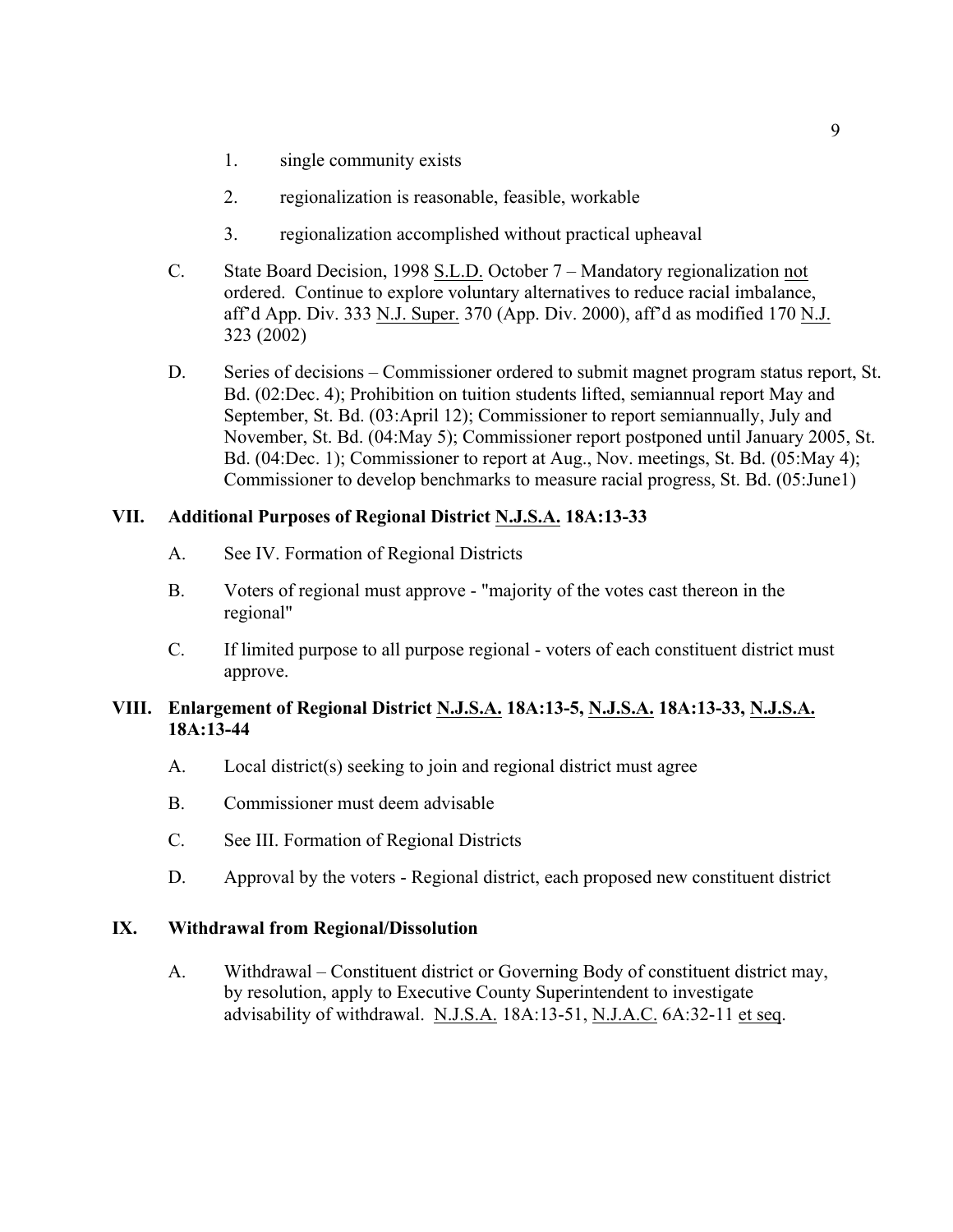- 1. North Haledon/Manchester Regional, 181 N.J. 161 (2004) Because racial imbalance would result, Board of Review should have refused borough's petition to withdraw from regional high school district. 9% decrease in white population was not negligible. See also, 363 N.J. Super. 130 (App. Div. 2003)
	- a. Commissioner orders remedy on apportionment of costs as per Supreme Court directive  $-67%$  equalized valuation, 33% pupil enrollment. (*90/10*-2005-06, *80/20*-2006-07, 2007-08, *67/33*-2008-09) Specifically only for Manchester Regional. North Haledon cannot petition for withdrawal because of adverse racial impact. 18A:13-23 does not apply, Commissioner has ability to order cost allocation.
	- b. February 1, 2006. State Board Record does not provide a sufficient explanation of the methodology used to develop the Commissioner's revised cost allocation. State Board cannot judge whether allocation fulfils the terms of the New Jersey Supreme Court's remand. Remands to Commissioner with the request that she amplify the record by providing the basis and rationale for the specific determinations set forth in the decision of January 18, 2005. State Board notes that decision arrived at after consultation with representatives of constituent districts, of which no record has been supplied to the State Board. Acting Commissioner not precluded from initiating further proceedings necessary to develop a complete record, including transmittal to the OAL for a hearing.
	- c. November 7, 2007. State Board upholds Librera cost allocation pending remand determination. Also, in a separate proceeding reaffirms decision of February 1, 2006.
- 2. In Re: Petition for Authorization to Conduct a Referendum on the Withdrawal of Liberty Township from the Great Meadows Regional School District, App. Div. Dkt. No. A-4783-06T3, April 1, 2009
- 3. In Re: Petition for Authorization to Conduct a Referendum on the Withdrawal of the Borough of Oradell from the River Dell Regional School District, App. Div. Dkt. No. A-1318-07T1, April 1, 2009
- B. Dissolution Majority of constituent boards of education and majority of governing bodies may, by separate resolution, apply to Executive County Superintendent to investigate advisability of dissolution. N.J.S.A. 18A:13-51. No dissolution code exists. Statute amended 1995.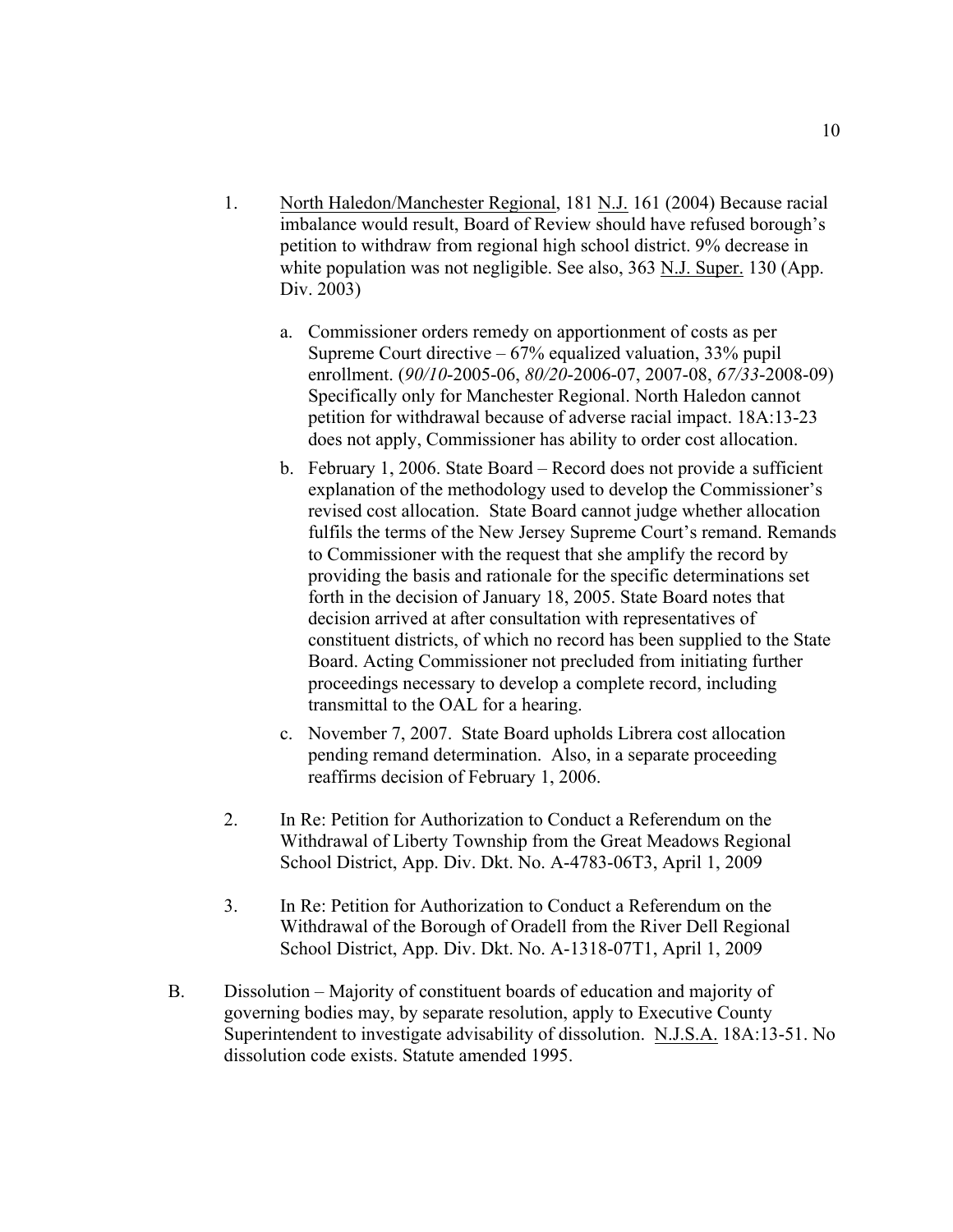- 1. Union County Regional 1996
- 2. Lower Camden County Regional 1998
- 3. Current Discussions Central Regional litigation
- C. Executive County Superintendent calls meeting of representatives within 21 days. Meeting may predate adoption of resolutions. N.J.S.A. 18A:13-51
- D. Executive County Superintendent may require feasibility study to determine educational and financial impact. N.J.S.A. 18A:13-52
- E. Executive County Superintendent report due within 60 days of submission of feasibility study. N.J.S.A. 18A:13-52
- F. Petition for withdrawal/dissolution within 30 days of Executive County Superintendent report. N.J.S.A. 18A:13-54
- G. Board of Review decides within 60 days. N.J.S.A. 18A:13-56
	- Commissioner, State Board member, State Treasurer, Director of Division of Local Government Services
- H. If granted, date of election fixed by Executive County Superintendent, after conferring with the boards of education of the constituent districts. N.J.S.A. 18A:13-57
	- 1. Withdrawal constituent, regional as a whole
	- 2. Dissolution Majority of individual constituent districts/regional as a whole

### **X. Distribution of Assets – Post-Dissolution Case Law**

- A. Union County Regional 168 N.J. 1 (2001) Liquid assets to be divided up among two constituent districts that did not receive real estate. Several other pieces of litigation regarding the distribution of assets, including claims by Mountainside and Kenilworth. Commissioner, State Board, Appellate Division decisions.
- B. Where regional district had dissolved, Commissioner, upon remand from New Jersey Supreme Court, adopted ALJ's findings to equitably distribute the regional district's entire amount of its assets and liabilities based upon a formula designed by expert consultant, despite the absence of the proposed distribution in the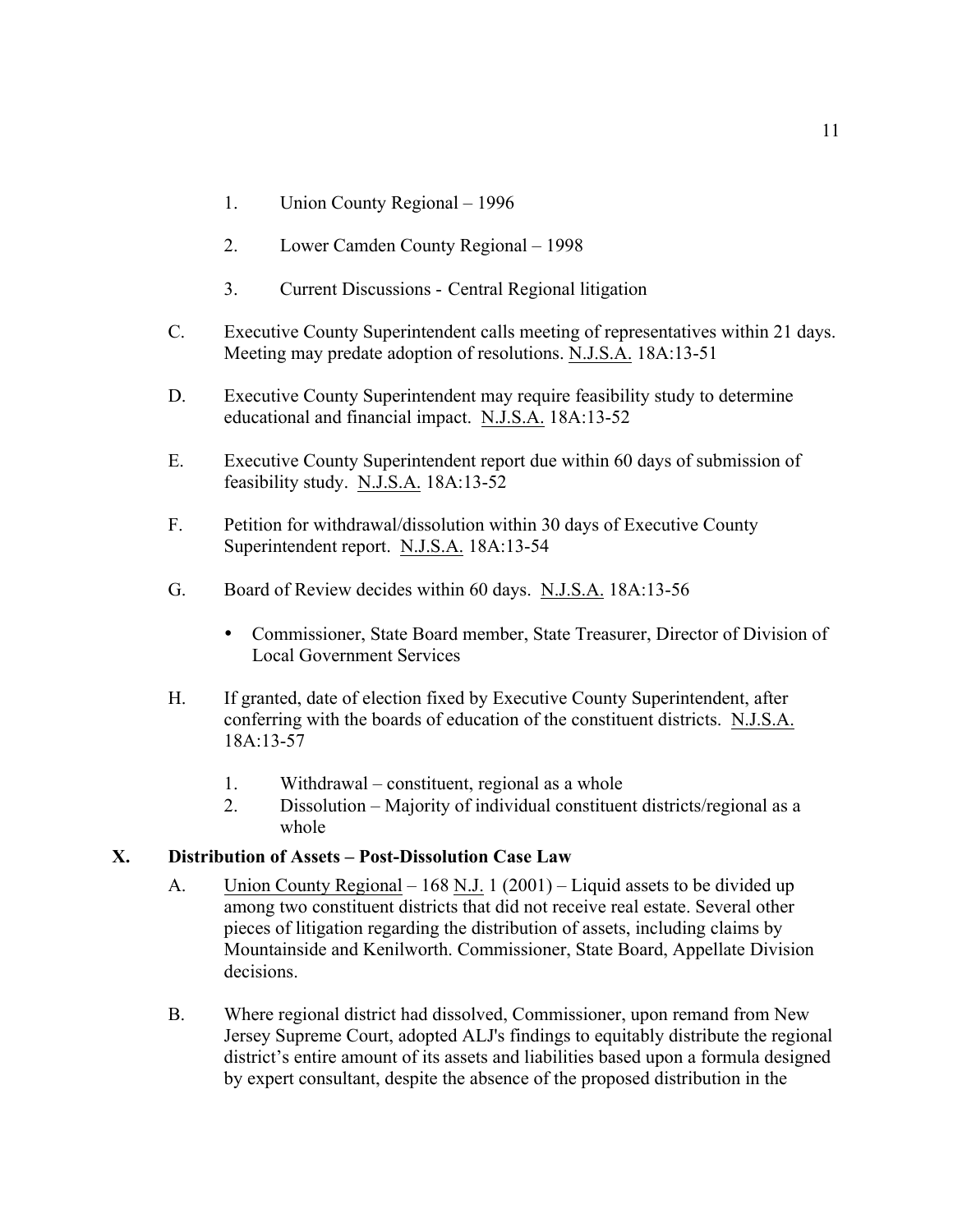referendum for dissolution. (04:Feb. 5, I.M.O. Union County Regional H.S., aff'd St. Bd. 04: August 4)

C. Lower Camden County Regional **-** Strict application of the formula in N.J.S.A. 18A:8-24 to determine how best to distribute liquid assets from dissolved regional high school district would be inequitable. The Commissioner and State Board determined that the "liquid assets" of the now-dissolved regional high school district should be distributed solely to the constituent districts of the former regional district that did not receive any distribution of buildings and real estate. Appellate Division agreed. In re Div. of Assets & Liabs. Among the Constituent Dists. of Lower Camden County Reg'l High School Dist. No. 1, 381 N.J. Super. 91 (App. Div. 2005). Petition for certification denied. 186 N.J. 605 (2006)

### **XI. Employee Pension/Tenure Rights**

- A. N.J.S.A. 18A:13-42. H.S., J.H.S. regional formed Teachers retain pension/tenure rights. Does not apply to Superintendents, H.S., J.H.S. Principals.
- B. N.J.S.A. 18A:13-49. Dissolving local district, joining regional Principals, teachers, employees continue employment in a regional.
- C. N.J.S.A. 18A:13-64. Withdrawal/Dissolution All regional employees shall continue in respective withdrawing districts positions. Transfer applications within 45 days. In dissolution all tenure, seniority, pension, leave of absence and other similar benefits preserved in constituent districts.
- D. N.J.S.A. 18A:28-6.1. Discontinuance of school or grades teaching staff members spending majority of their time in dissolved grades - tenure rights in new district with option of remaining.
- E. N.J.S.A. 18A:28-15. Change in school district government Teaching staff members' tenure rights unaffected.
- F. N.J.A.C. 6A:32-11.6. Staff tenure and seniority rights Staff affected by withdrawal shall have protection of tenure and seniority rights in accordance with Staagard v. Contini and Allen v. Clark.
- G. P.L. 1995 c. 294 N.J.S.A. 18A:6-31.3 et seq. "New School District" Terms and conditions of employment from former constituent district with largest number of teaching staff members applies until successor agreement negotiated. Tenure, seniority and contractual rights of all employees preserved.

*N.J.S.A. 18A:6-31.3 – As used in this act, "new school district" means a local school district, regional school district, a county vocational school district, a jointure commission, a county special services school district, or an educational services commission. A new school district shall not include a State-*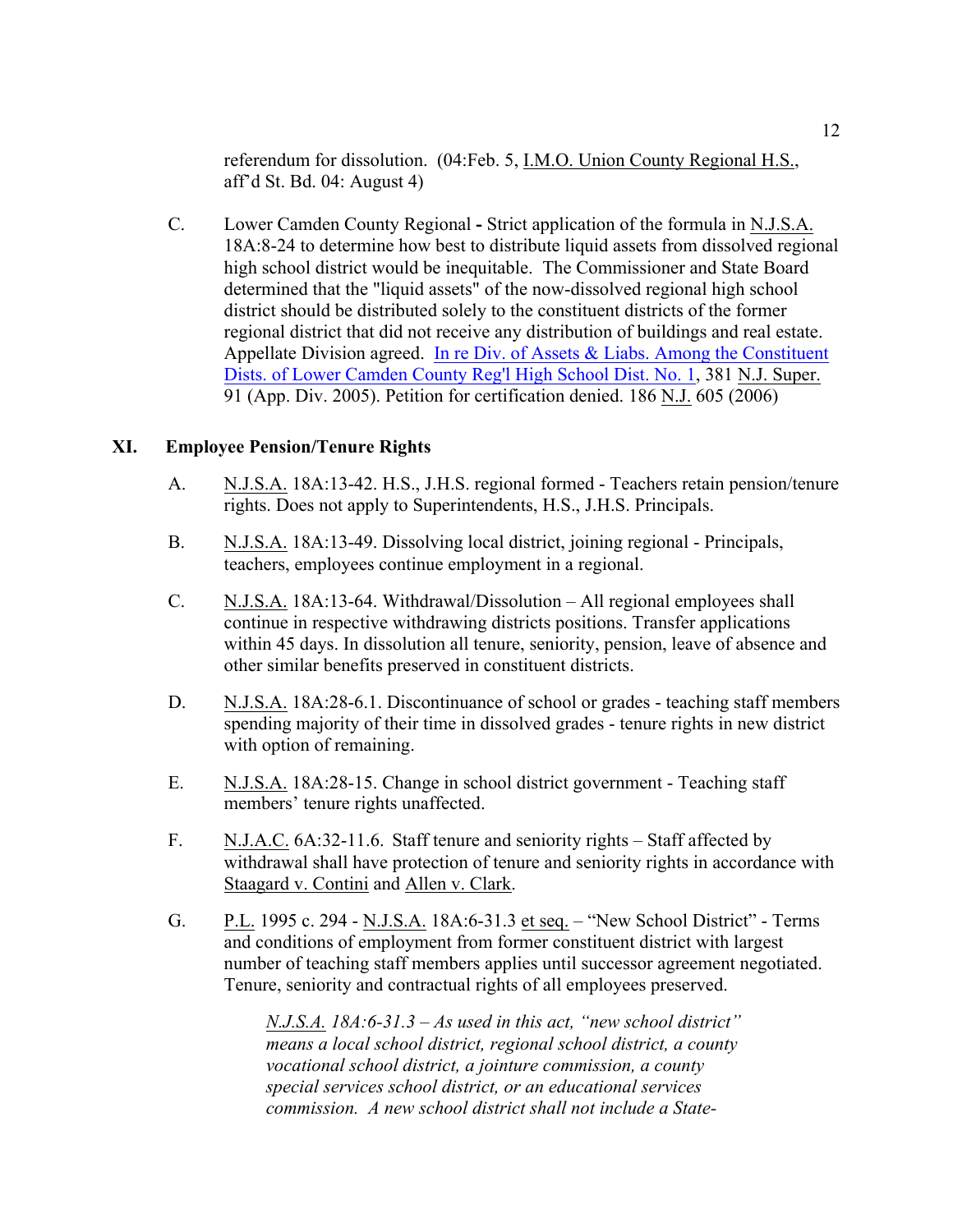*operated school district established by the State Board of Education pursuant to P.L. 1987, c. 399 (C. 18A:7A-34 et seq.)*

*In the event that the school district of a municipality or districts in a group of municipalities are abolished and a subsequent district formed, the district subsequently formed shall constitute a new school district under this act and the previously existing school district or districts shall be considered the affected or constituent districts under this act.*

- H. Case Law
	- 1. Staagard v. Contini, 97 N.J.A.R. 2d. (EDU) 217 Tenure and seniority rights of staff in dissolving regional school district, Union County Regional. Governed by N.J.S.A. 18A:13-64.
	- 2. Balwierczak/Berkeley Heights, 1999 S.L.D. December 8, aff'd St. Bd. 2000 S.L.D. May 3 – Custodian claim of correction on salary guide after transfer pursuant to dissolution of regional district time barred. (UCR)
	- 3. Hammonton, 2000 S.L.D. January 4 Teacher tenure rights N.J.S.A. 18A:28-6.1 does not apply when limited purpose regional (LCCR) dissolves.
	- 4. Nadasky/Clark, 2001 S.L.D. July 9 Claim for reimbursement for unused sick leave by retired employees of constituent district in dissolved regional time barred. (UCR)
	- 5. Allen v. Clark, 2004 S.L.D. April 30, aff'd St. Bd. 2004 S.L.D. September 1 – Payment for unused sick leave contractual benefit not protected by statute (UCR).
	- 6. Lower Camden County Regional, 2005 S.L.D. April 13 Matter involved tenure and seniority claims of employee and claims of certain non-tenured employees after dissolution. Non-tenured employee in dissolving regional district had no legitimate claim to employment in constituent districts upon dissolution.

#### **XII. NJSBA Policies File Code 9300**

- A. **The NJSBA believes** that when districts determine after thorough study that regionalization would provide educational and/or financial benefits to the districts involved, they should be encouraged to regionalize. *[Authority: DA 10/79-CR Regionalization, DA 12/80-CR Deregionalization, DA 12/91-1, DA 11/98 SR]*
- B. **The NJSBA believes** that the Commissioner of Education and the State Board of Education should be prohibited from ordering the merger, consolidation or regionalization of two or more existing school districts without a prior public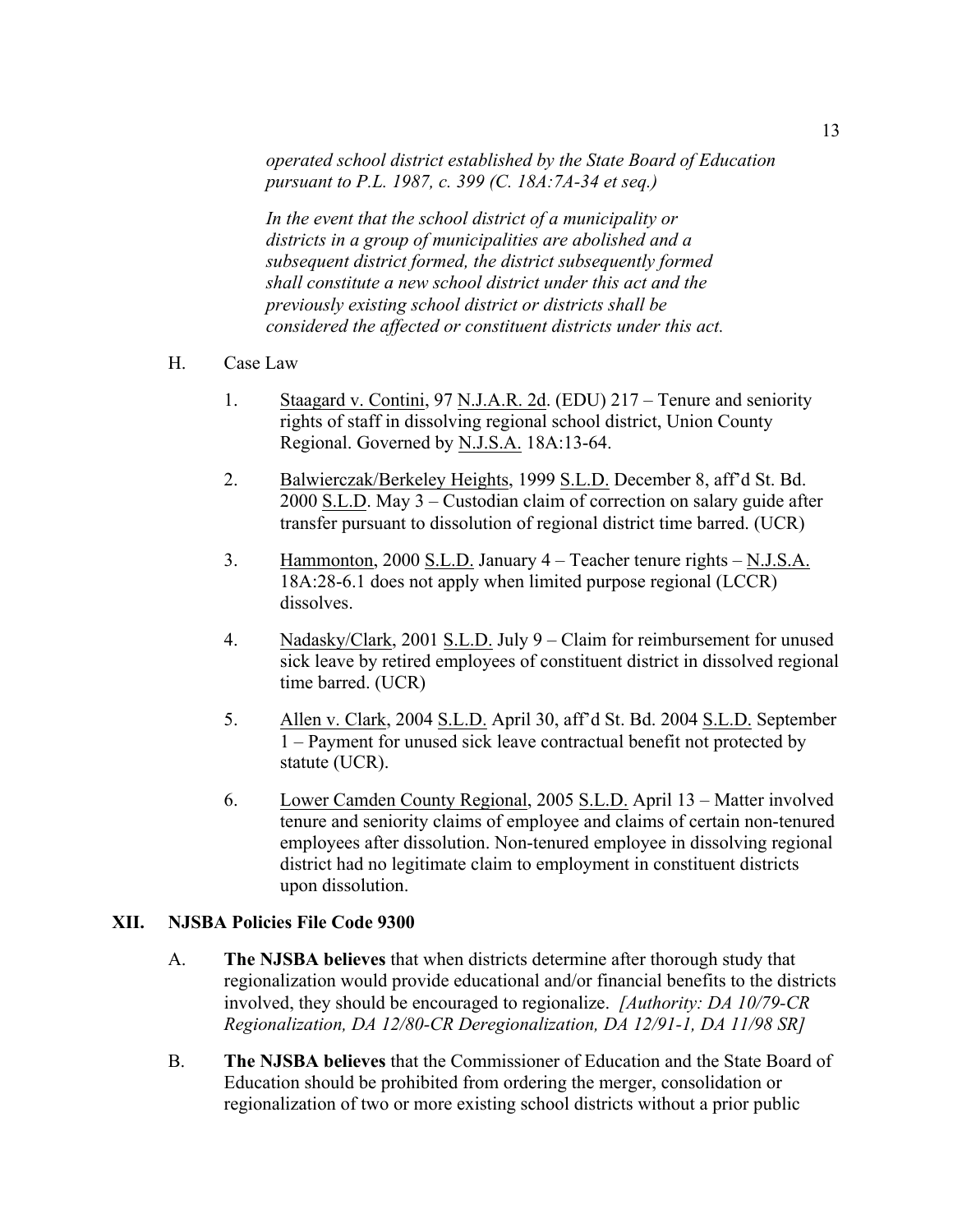referendum in each of the affected districts approving such action provided that any such legislation should not permit the denial of rights guaranteed under the Constitution of the United States or the State of New Jersey. *[Authority: DA 5/72-1, 1a, DA 10-79-CR Regionalization, DA 12/80-CR Deregionalization, BD 1/81, DA 11/98-CR (School Finance)]*

C. **The NJSBA believes** that prior to the submission of a regionalization proposal by any district or districts which desire to join with any other district or districts and become an all-purpose or limited-purpose regional school district, all of the districts involved shall be required to participate in a study of the proposed regionalization. The study of the proposed regionalization should include, but not be limited to the following factors: enrollment trends, goals, philosophy, board member apportionment, racial balance, education program, tax rates, and longrange implications of regionalization. All findings and conclusions of the study should be forwarded to the executive county superintendent who should consider these in his/her determination as to the advisability of regionalization. State aid should be provided for regionalization studies. *[Authority: DA 12/80-CR Deregionalization, DA 12/91-1, DA 11/98-CR (School Finance), DA 5/03-SR, DA 5/08-SR]*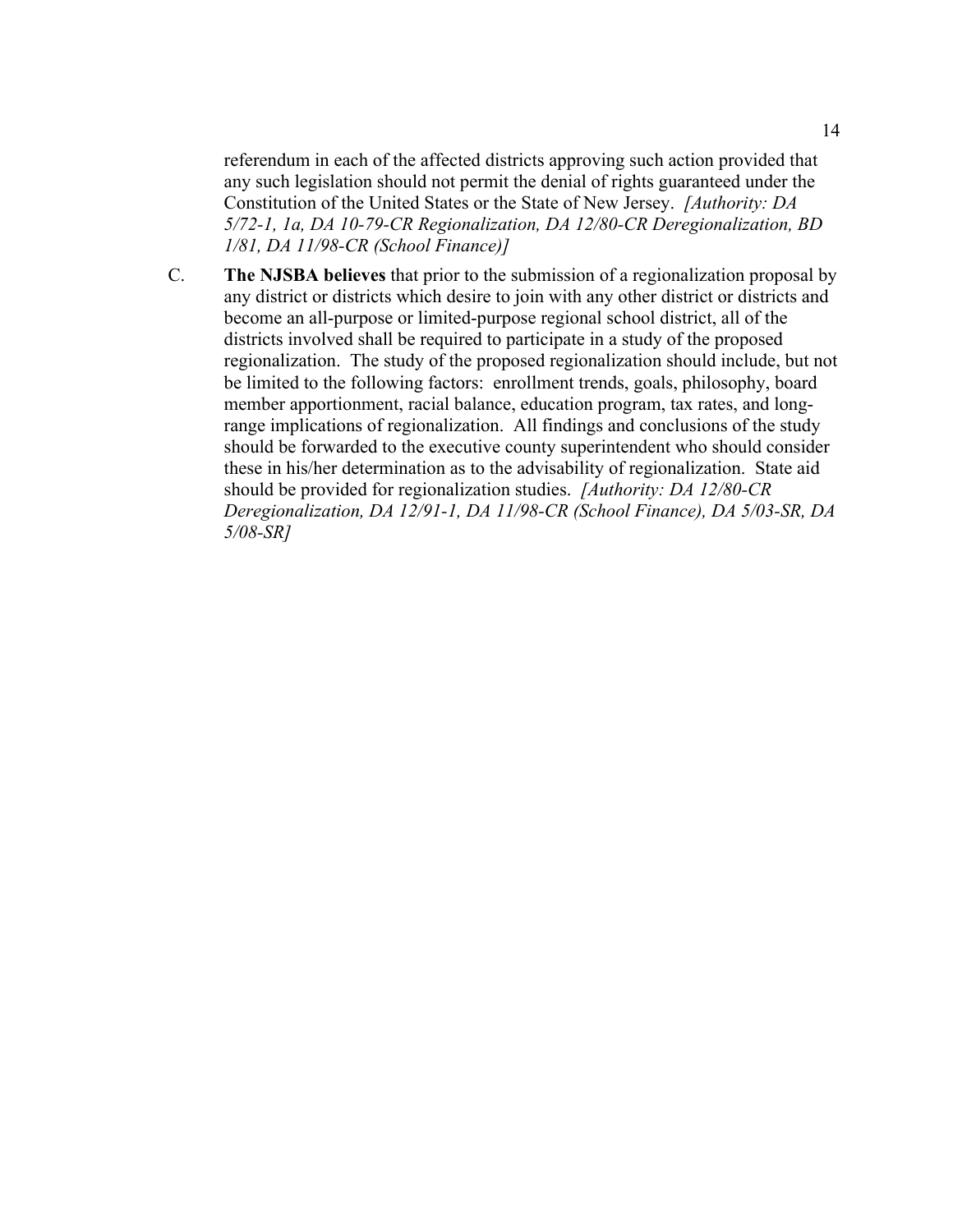#### **SENDING-RECEIVING**

#### **I. Creation of Sending-Receiving Relationships**

- A. N.J.S.A. 18A:38-11 Boards without H.S. facilities must designate high school(s) for their pupils
- B. Initial relationship voluntary no Commissioner approval required
- C. Contracts vary from relationship to relationship

#### **II. Termination of Sending-Receiving relationship N.J.S.A**. 18A:38-13

- A. Petition to Commissioner by either sender, receiver or both
- B. Feasibility study new receiver indicated
- C. Factors considered
	- 1. educational and financial implications
	- 2. quality of education received by pupils
	- 3. effect on racial composition
- D. Standard "no substantial negative impact will result"
- E. Cases under amended statute
	- 1. Absecon v. Pleasantville, 1988 S.L.D. 1021, aff'd St. Bd. 1988 S.L.D. 1062, no severance - racial impact
	- 2. Englewood Cliffs v. Englewood v. Tenafly, 1988 S.L.D. 1501, aff'd St. Bd. 1990 S.L.D. 1720, aff'd St. N.J. Super. 413 (App. Div. 1992) aff'd 132 N.J. 327 (1993), 1997 S.L.D. Nov. 5 - St. Bd. seeks Commissioner's report. Report submitted 2/6/97
	- 3. Belmar v. Asbury Park v. South Belmar v. Bradley Beach, 1989 S.L.D. 1880, aff'd St. Bd. 1996 S.L.D. June 5, no severance - racial impact. Motion to Abbreviate the record denied, 1996 S.L.D. Sept. 4, aff'd App. Div. unreported opinion Dkt. No. A-6651-95T3, May 26, 1998
	- 4. Washington Twp. v. Upper Freehold Regional et al., 1989 S.L.D. 2010, severance allowed
	- 5. Merchantville v. Pennsauken, 93 N.J.A.R.2d (EDU) 464, aff'd St. Bd. 1998 S.L.D. Jan. 7, no severance - racial impact, no designated alternative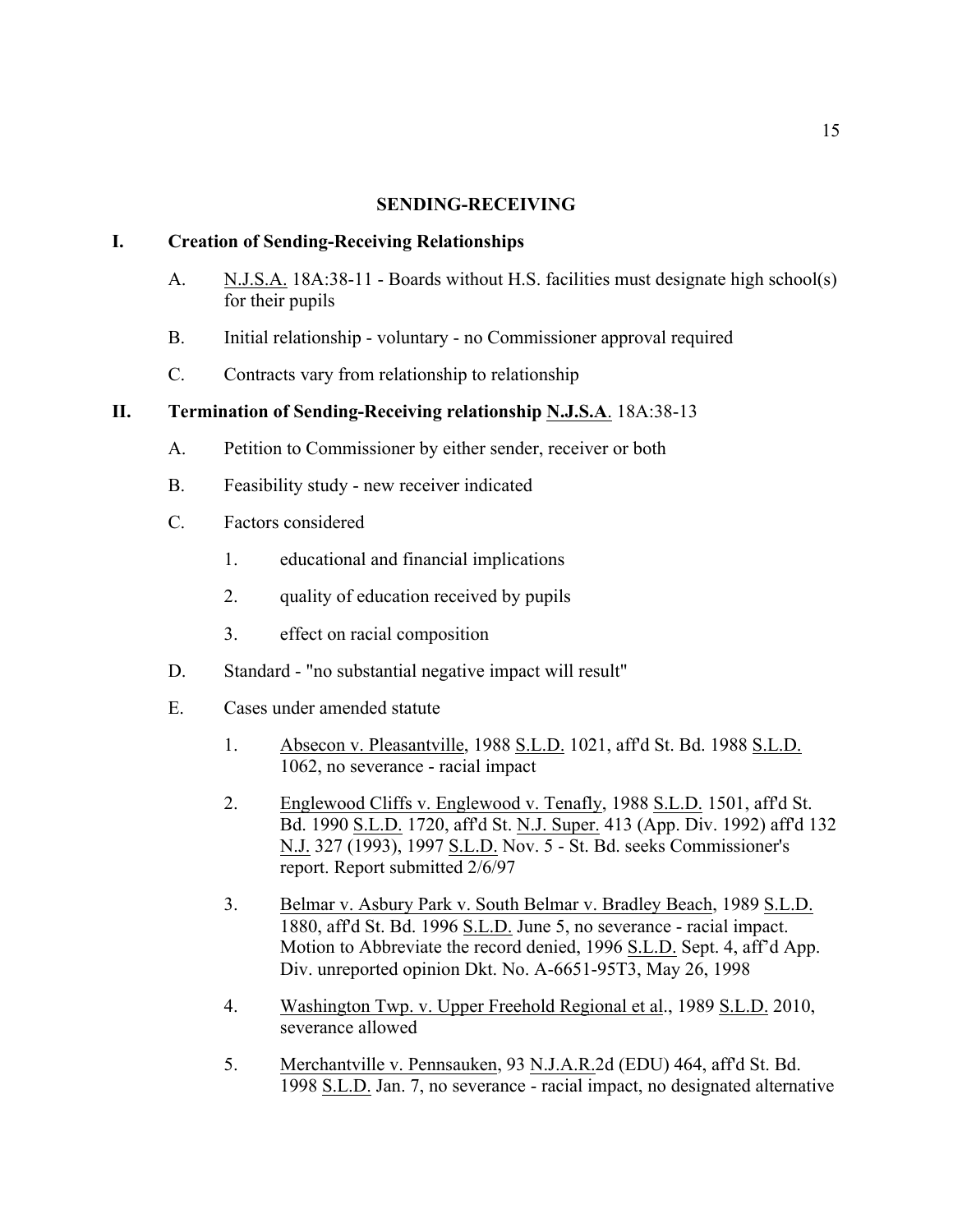- 6. Boonton v. Boonton Twp. and Mt. Lakes, 92 N.J.A.R.2d (EDU) 235, severance allowed
- 7. Bloomingdale v. Butler, 94 N.J.A.R.2d (EDU) 553, aff'd St. Bd. 95 N.J.A.R.2d (EDU) 151, severance denied - negatives outweighed positives
- 8. Lincoln Park v. Boonton, 95 N.J.A.R.2d (EDU) 494, agreement not to dispute requests to withdraw for 2 years unenforceable
- 9. Ho-Ho-Kus v. Midland Park and No. Highlands, 1996 S.L.D. Aug. 30, severance granted - no substantial negative impact
- 10. Logan v. Paulsboro, 1996 S.L.D. Nov. 29, severance granted Stay denied St. Bd. 1997 S.L.D. April 2, appeal dismissed 1998 S.L.D. Jan. 7
- 11. Plumsted v. Upper Freehold Regional, 1997 S.L.D. Dec. 23, severance granted - no substantial negative impact.
- 12. Saddle River v. Ramsey and No. Highlands, 1998 S.L.D. August 28, modification of S/R relationship with Ramsey approved, dual relationship created. Students could choose either Ramsey or No. Highlands.
- 13. Kingsway Regional v. Logan Township, 1998 S.L.D. October 6, severance denied – significant negative educational, financial and racial impact.
- 14. HiNella v. Collingswood and Oaklyn, 1999 S.L.D. March 23, modification of S/R arrangement – settlement approved. No negative educational, financial or racial composition impact.
- 15. Winfield v. Rahway, 2000 S.L.D. March 2, Severance of sendingreceiving relationship granted. No substantial financial, educational or racial impact. 1.9% decrease in proportion of white student population and 7.9% of gross percentage decrease not significant. See Union County Regional.
- 16. Mine Hill v. Dover, 2001 S.L.D. February 15, reversed in part, remanded in part, State Board 2001 S.L.D. August 1, Severance of  $7<sup>th</sup>$  and  $8<sup>th</sup>$  grade sending-receiving relationship denied. Substantial negative impact on racial balance and quality of education. Commissioner decision on remand 2004 S.L.D. Dec. 15. Standards at elementary level same as standards at high school level. Severance denied. aff'd St. Bd. 2005 S.L.D. May 4
- 17. Washington Twp. v. Lawrence Twp., 2001 S.L.D. October 17. Severance of sending-receiving relationship granted. No substantial financial, educational or racial impact. Severance not to take effect until receiving district has constructed its own high school.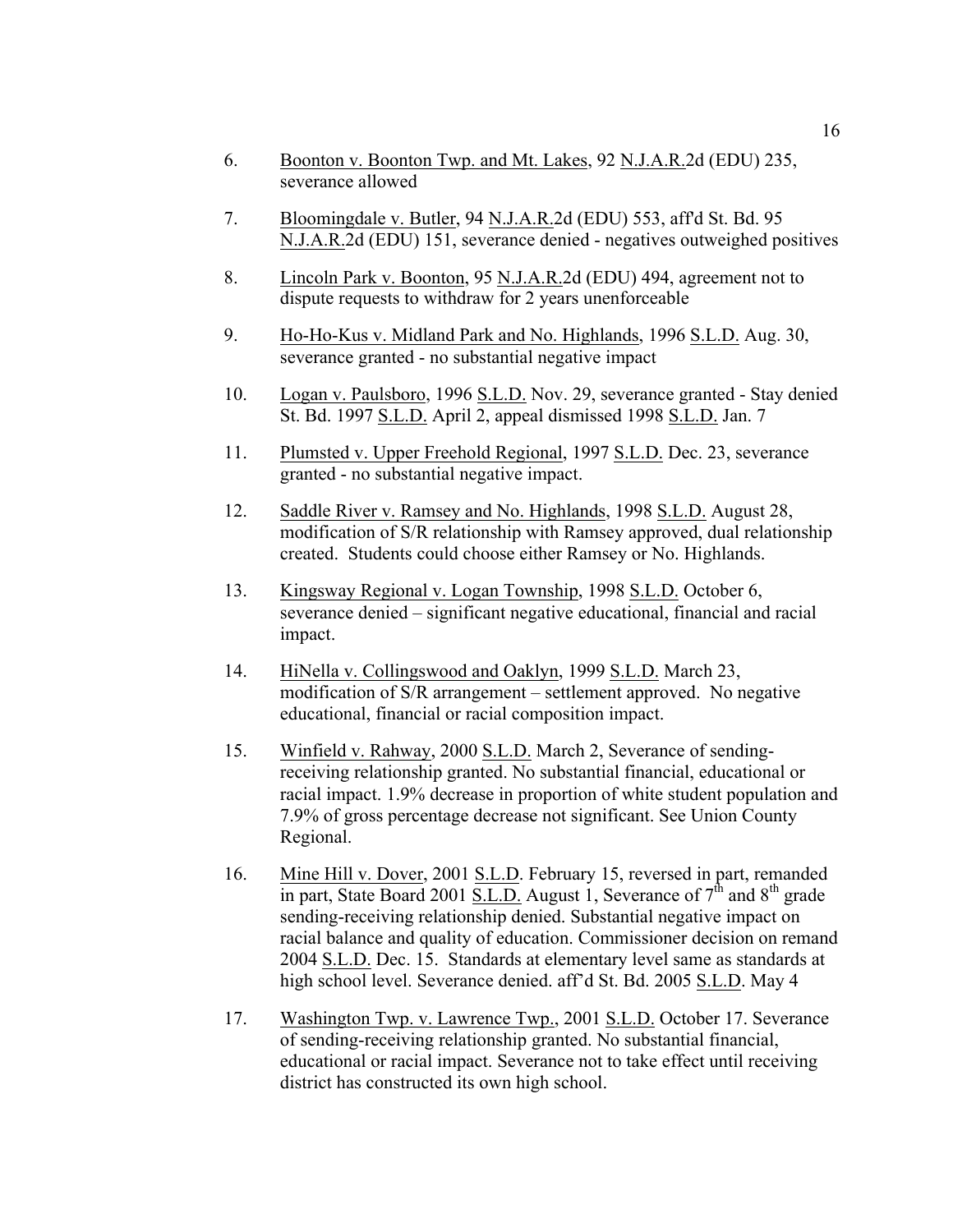- 18. Barnegat v. Southern Regional, 2001 S.L.D. November 2, Severance of sending-receiving relationship granted. No substantial financial, educational or racial impact. Severance not to take effect until receiving district has constructed its own high school.
- 19. Mountain Lakes v. Boonton, 2002 S.L.D. October 2 State Board. Where receiver seeks termination, sender bears initial burden of showing that no feasible educational alternative exists, then shifts to receiver.
- 20. Lincoln Park v. Boonton, 2003 S.L.D. December 23 Proposed consent order to sever sending-receiving relationship rejected. Record insufficient to determine whether substantial negative impact would result.
- 21. Boonton and Lincoln Pk. Bds. of Educ., Commr., 06:April 25 Commissioner determines that withdrawal from sending relationship would have a negative educational impact on receiver as majority of high school students come from sending district, even though there would be no negative racial impact on either district. Severance denied.
- F. Other relevant statutes
	- 1. N.J.S.A.18A:38-3.1 Sending-Receiving relationship Subsequent to termination - minimum 5-year term. Subsequent termination, student at secondary level may continue
	- 2. N.J.S.A. 18A:38-19 Tuition rates "not in excess of actual cost per pupil" - Commissioner forms - N.J.A.C. 6:20-3.1 et seq.
	- 3. N.J.S.A. 18A:30-20 Additional facilities needed 10-year agreement to continue relationship - precondition to building facilities
	- 4. N.J.S.A. 18A:38-21 Termination of 10-year agreement "will not be seriously effected educationally or financially"
	- 5. N.J.S.A. 18A:38-21.1 Termination of school district sending-receiving relationship without commissioner approval. Recent amendment - P.L. 1996 c.91 (7/26/96)
	- 6. N.J.S.A. 18A:38-8.1 Sending representative on receiving district board of education. Amended by P.L. 1996, c. 100 (8/19/96)
		- a. Lincoln Park v. Boonton, 1997 S.L.D. May 30
		- c. Little Ferry v. Ridgefield Park, 1997 S.L.D. July 24
		- c. Green v. Newton, 1997 S.L.D. Aug. 5